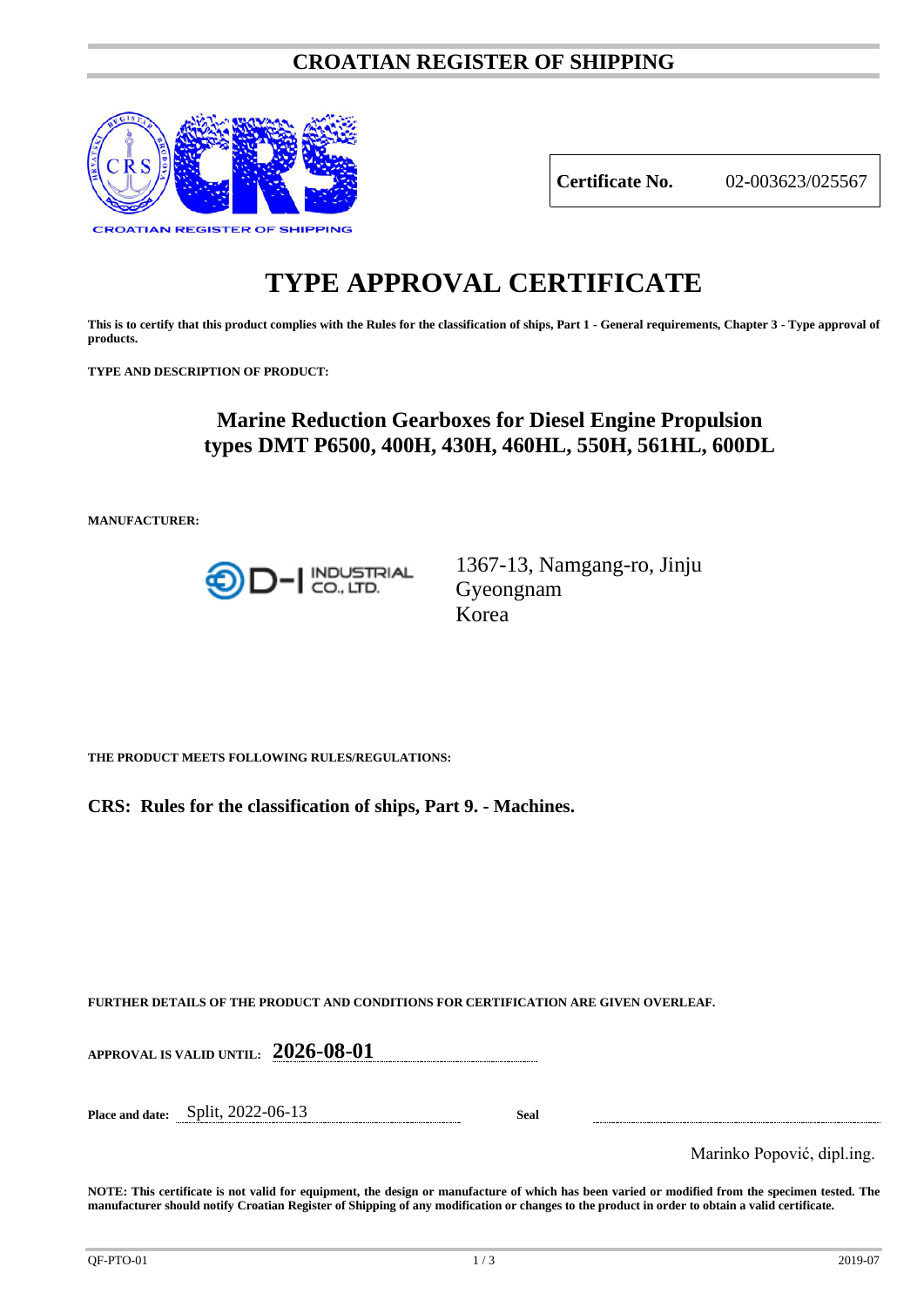

#### **DETAILED PRODUCT DESCRIPTION:**

*Marine reduction gearboxes for propulsion with built-in hydraulic clutches, and with reversing stage.*

### **APPLICATION / LIMITATIONS:**

*The approval status is based on application factor 1,30 and 1,50\**

| <b>Model</b>    | Power, kW | <b>RPM</b> | <b>Torque, Nm</b> | <b>Reduction Ratios</b>  |
|-----------------|-----------|------------|-------------------|--------------------------|
| <b>DMTP6500</b> | $610*$    | 2300       | 2536              | 5,11 5,62 5,91           |
|                 | 564*      |            | 2332              | 6,57 6,95                |
| DMT400H         | 1070      |            | 4443              | 1,43 1,72 2,03           |
|                 | 938       |            | 3893              | 2,46                     |
|                 | 763       |            | 3168              | 2,75                     |
|                 | 111       | 1800       | 588               | Live P.T.O. 0,92         |
| DMT430H         | 1070      | 2300       | 4443              | 2,06 2,44 2,93           |
|                 | 1016      |            | 4217              | 3,23                     |
|                 | 964       |            | 4001              | 3,4                      |
| DMT460HL        | 1069      |            | 4443              | 3,02 3,28 3,56 4,07      |
|                 | 966*      |            | 4012              | 4,48                     |
|                 | 881       |            | 3666              | 4,95                     |
| DMT550H         | 1302      |            | 5405              | 1,43 1,64 1,81 2,03      |
|                 | 1268      |            | 5267              | 2,33                     |
|                 | 1146      |            | 4756              | 2,6                      |
|                 | 956       |            | 3970              | 2,91                     |
| DMT561HL        | 1299      |            | 5395              | 2,53 3,02 3,28 3,56 4,07 |
|                 | 1242*     |            | 5159              | 4,48                     |
|                 | 1026      |            | 4263              | 4,95                     |
| DMT600DL        | 1412      | 2200       | 6129              | 2,53 3,02 3,28 3,56 4,07 |
|                 | 1335      |            | 5796              | 4,48                     |
|                 | 1222      |            | 5306              | 4,95                     |

#### **TYPE APPROVAL DOCUMENTATION:**

*Approved by the Croatian Register of Shipping with letter No.(dated): 2456/TS/IA/024000 (2016-10-27)*

*35/TS/IA/024000 (2017-01-11) 1859/TSE/IA/024413 (2018-08-01)*

*Type test report: 2017-01-16*